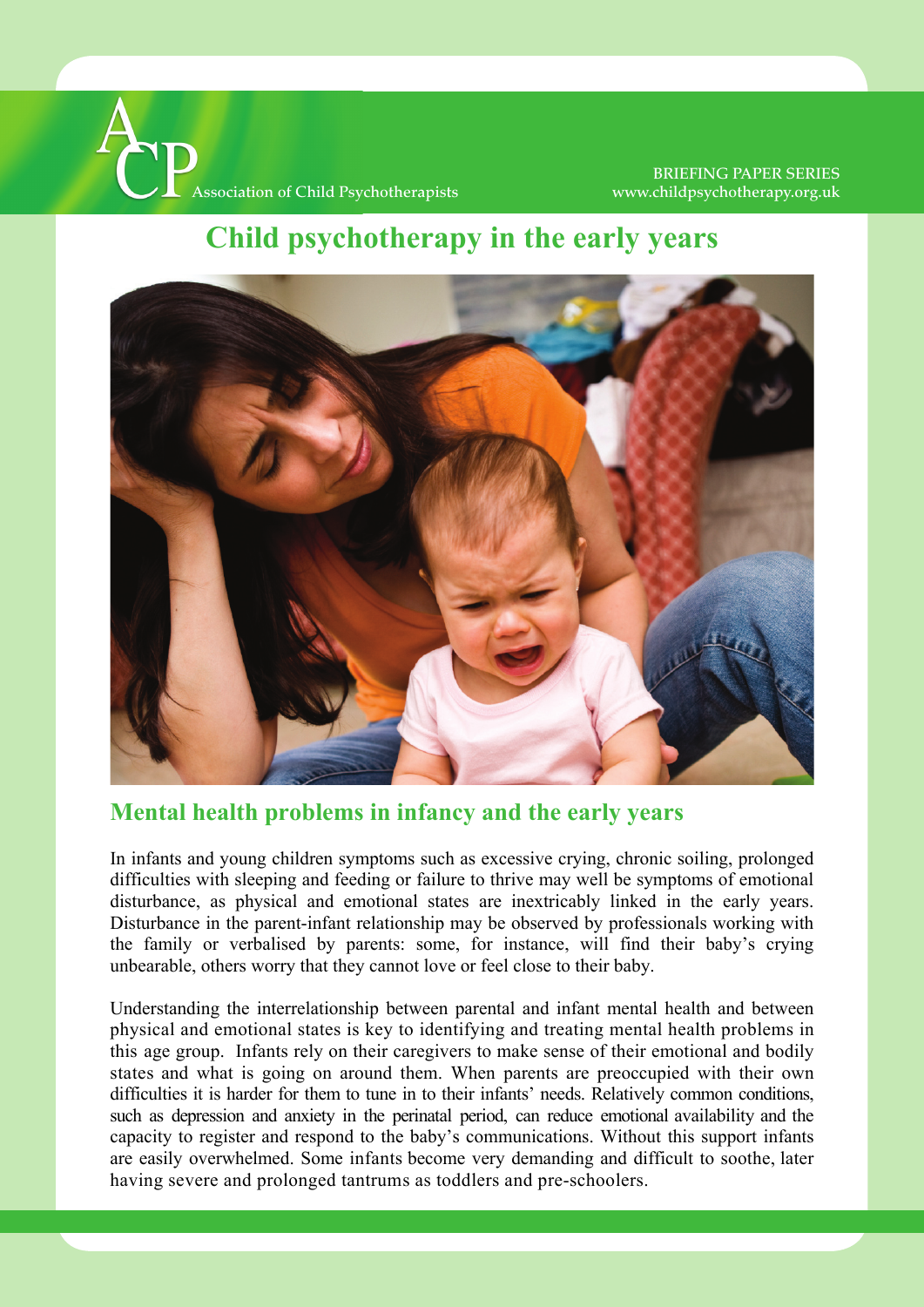Other infants become avoidant of interaction with others: sometimes an outcome of coming to expect that their needs will not readily be met. This can lead to a tendency to cut off from distressing experiences which are felt to be unmanageable and the beginnings of states where a baby appears vacant and unresponsive.

Complex pregnancy and traumatic birth, prematurity, time spent in neonatal intensive care and having a 'difficult' baby, are some of the other factors which increase the risk of problems developing later. All of these present particular challenges to infant and caregivers and can interfere significantly with the development of healthy attachment.

Parents with conditions such as borderline personality disorder have often experienced neglect or trauma in their own childhoods. Unresolved internal conflicts can show in unpredictable and volatile behaviour which is alarming to children and likely to lead to the development of attachment difficulties.

When young children's needs for reliable and sensitive care-giving have not been consistently met they may show their distress in self-harming behaviours such as chronic head banging or hair pulling. Disturbance may also be externalised in aggressive behaviour towards others. Prompt access to professionals with expertise in infant mental health is vital, yet service provision is currently limited and postcode dependent.

#### **Case example: Zain**

Zain, aged two and a half, was referred to the child psychotherapist following parental concerns about his extreme 'head banging', disobedient behaviour and slow speech development. The work with the child psychotherapist and bi-lingual family support worker lasted four months.

Their assessment revealed the possibility of a link between Zain's father's chronic clinical depression, his own abusive childhood and Zain's current behaviour, as well as feelings of disappointment and shame between the parents.

At the end of this period, Mr A had agreed for the first time to seek psychological help rather than further medication that had not helped to lift his mood. Mrs B, Zain's mother, had begun to attend a women's group and felt better supported.

As these painful feelings began to be addressed Zain stopped head banging. Mr A felt for the first time that he could set limits for Zain, without fearing that he too was being abusive to his son, as he had been abused himself as a child.

### **How the child psychotherapist can help children and families**

#### **By carrying out a specialist assessment**

During the perinatal period and the early years of a child's life brief therapeutic interventions are often highly effective and can reduce the likelihood of problems becoming chronic, and far more difficult and expensive to address.

A specialist assessment by a child psychotherapist will explore the issues that may contribute to the presenting symptoms in the infant, and the parent's thoughts and feelings about *their* relationship with *their* baby in the context of wider family relationships. Experiences in the parents' own childhood which resurface in the transition to parenthood can seriously disrupt the process of bonding with the baby.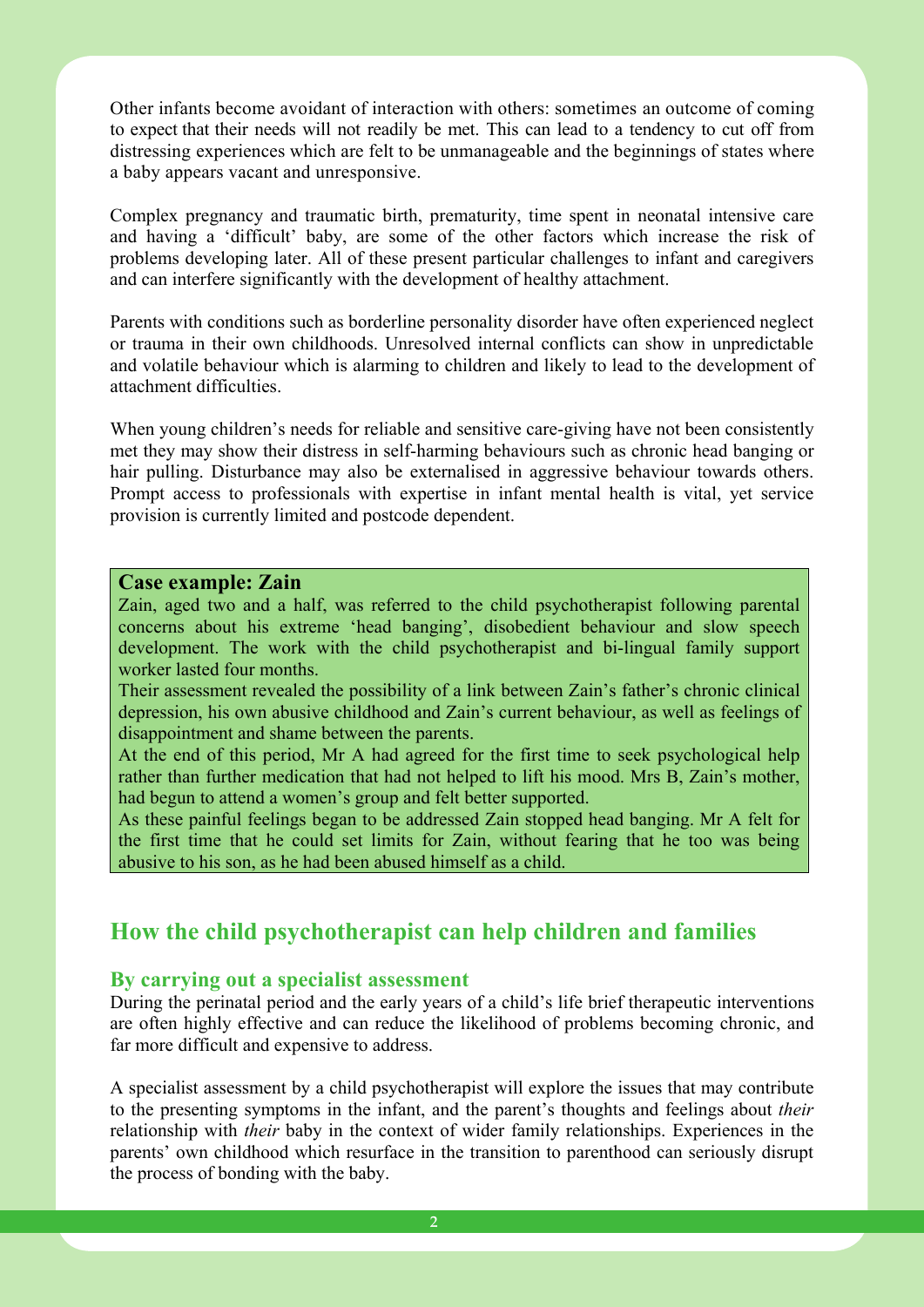Specialist training in the establishment of a baby's early relationship with its parents and how this contributes to subsequent development equips child psychotherapists to identify and understand these kinds of difficulties and to think with the family about the kind of intervention which is likely to be helpful for them.

#### **Case example: Beatrice**

Beatrice is a young mother who was referred with her four-week-old baby Leone to the Parent Infant Psychotherapy project in a CAMH Service. Beatrice had disclosed to her perinatal psychiatrist that she did not love her baby. She suffered from severe depression throughout her pregnancy and since the baby's birth was expressing suicidal thoughts and described herself as 'a very bad mother'. She found Leone's crying very hard to bear. She and Leone were seen for weekly sessions and sometimes Leone's father, Orson, also attended. During the sessions Beatrice was able to explore her experience of feeling unloved and abused by her own mother, which has in turn, coloured her own parenting. She was helped to observe her baby and think about what she might be communicating. Beatrice and her partner had time to reflect on the changes in their relationship since Leone came along. Gradually Beatrice grew in confidence and found that she was able to respond more readily to her baby. Leone in turn became less fretful and began sleeping better at night. After only six sessions Beatrice said: "I love looking after her now. I never thought I'd feel like this. I want to have the kind of relationship with Leone that I never had with my own mum."

#### **Through therapeutic interventions**

Child psychotherapists working with the under-fives use a variety of approaches for which there is a growing evidence base (for an overview see Barlow 2010). Interventions typically involve the baby or young child as a crucial partner in the therapeutic work and both parents are encouraged to participate in sessions whenever possible. Mothers and fathers have the opportunity to talk over their thoughts and feelings about the pregnancy, labour and the developing relationship with the baby.

They are helped to make links between the developing relationship with their child and their own experience of being parented. This is because aspects of past relationships are often unconsciously rekindled and have a way of repeating themselves, despite parents' conscious wishes to do things differently and better with their own children. Exploring the relationship between the parents and extended family is also crucial to understanding and modifying difficulties between parent and infant. This may relieve distressing symptoms in the infant.

A similar approach is helpful with pre-school children, who may present with challenging behaviour. Parents are encouraged to reflect on the child's understanding of the world and their experiences. This insight enables the parent to empathise more fully, for instance with the young child who may be experiencing feelings of exclusion when a new baby arrives in the family and to set limits in a firm but kindly way so as to reduce the child's feelings of rejection. With some families the use of video can be helpful in enabling parents to observe themselves and their children in interaction and to reflect with the therapist on what the child may be communicating and how best to respond.

One of the many strengths of such work is the rapid pace of change that is possible in the early stages of a baby or young child's life. While some cases will need weekly work over an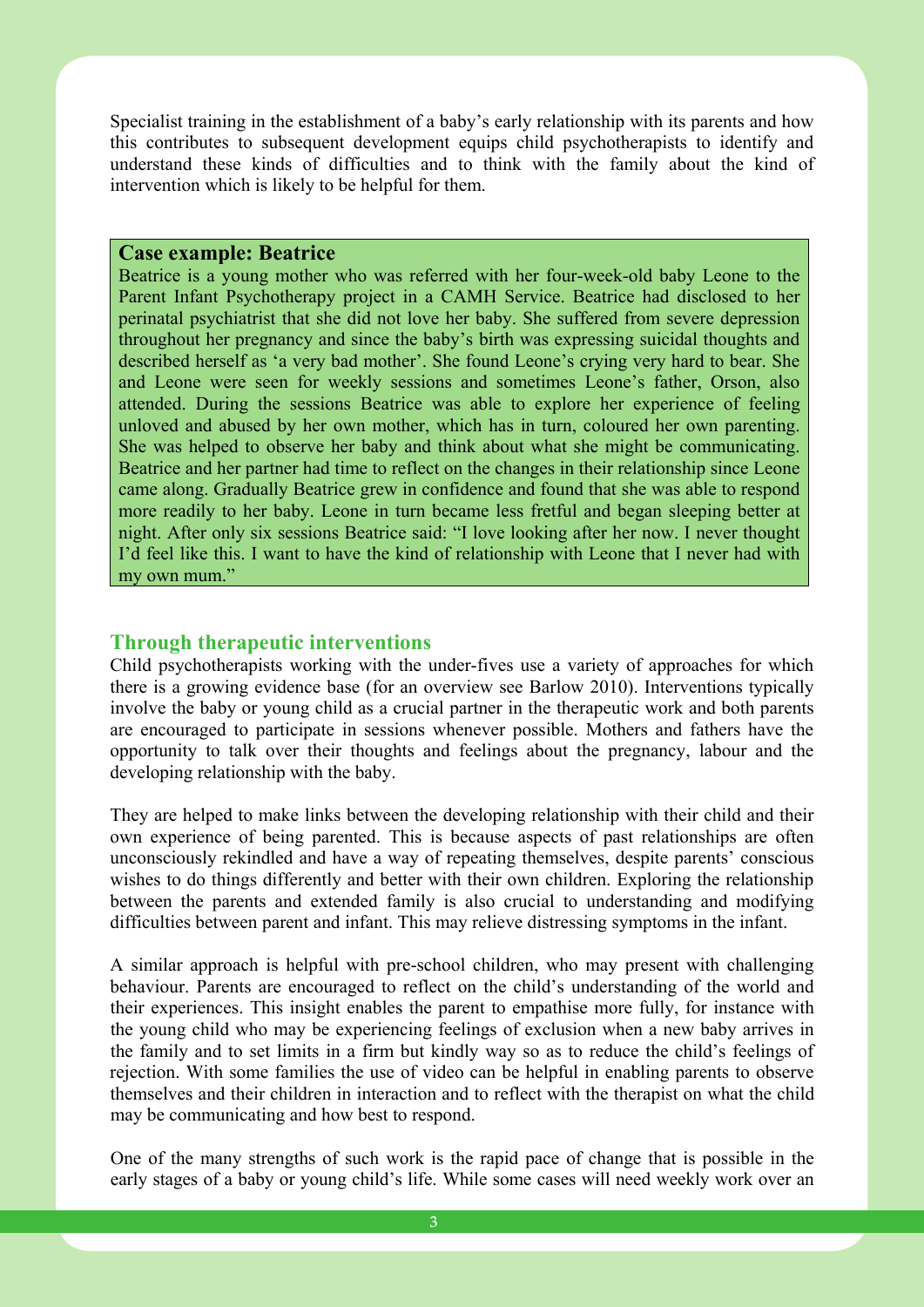significantly from a relatively brief intervention and/or an intervention which does not require weekly appointments after the initial phase of engagement and assessment. extended period of time, these tend to be in the minority and many families will benefit

Child psychotherapists commonly work in multi-disciplinary CAMH Services, where links with other members of the multi-disciplinary team facilitate access to a range of professional expertise when additional consultation or assessment is indicated.

#### **By providing consultation and training**

As well as direct work with the infant and family, child psychotherapists have an important role in providing consultation and training to other professionals working in primary care, children's centres and Early Years settings. Through this work they help professionals involved with the family gain insight into the child's view of the world and what the child's behavioural symptoms may reveal about underlying anxieties.

These ways of disseminating the understanding gained from the in-depth training of the child psychotherapy profession help to build the capacity of the children's workforce to understand and respond to the mental health needs of infants, young children and their families and to identify those families who will need referral to Specialist Child and Adolescent Mental Health Services.

#### **Case example: Ahmed**

Ahmed is 18 months old. The health visitor (HV) asked for a consultation with the child psychotherapist because Ahmed screamed if he felt his mother was too far away and physically need to firmly grip her at all times, even during the night. The HV relayed that the parents are refugees from a war torn country with no extended family. The father worked long hours away from home. The mother said she became pregnant here because she was lonely. The child psychotherapist explored with the HV what the child's behaviour meant for this mother. The little boy was frightened that his mother would disappear out of his reach, despite his mother's constant reassurance. Through discussion they understood this little boy's need to physically hold on to his mother might be linked with his mother's own depression at the loss of her country and family which meant that she was not emotionally available for him. The HV was then able to attend to the mother's loneliness and depression and helped the parents to come together as a parental couple and support each other. This enabled the parents to feel better about separation, and the mother became more responsive to Ahmed who then became less clingy. The parents were then able move Ahmed into his own cot.

### **What does the research literature tell us?**

#### **Note: full references to papers marked \* can be found in the review paper by Barlow, J. et al, (2010) listed below.**

 The first few years of life are critical in terms of the infant's developing brain and the significance of the parent-infant relationship in influencing neurological development. The absence of good enough care in infancy has lasting and serious consequences, impacting on a child's attachment to his or her parents and on the capacity to form lasting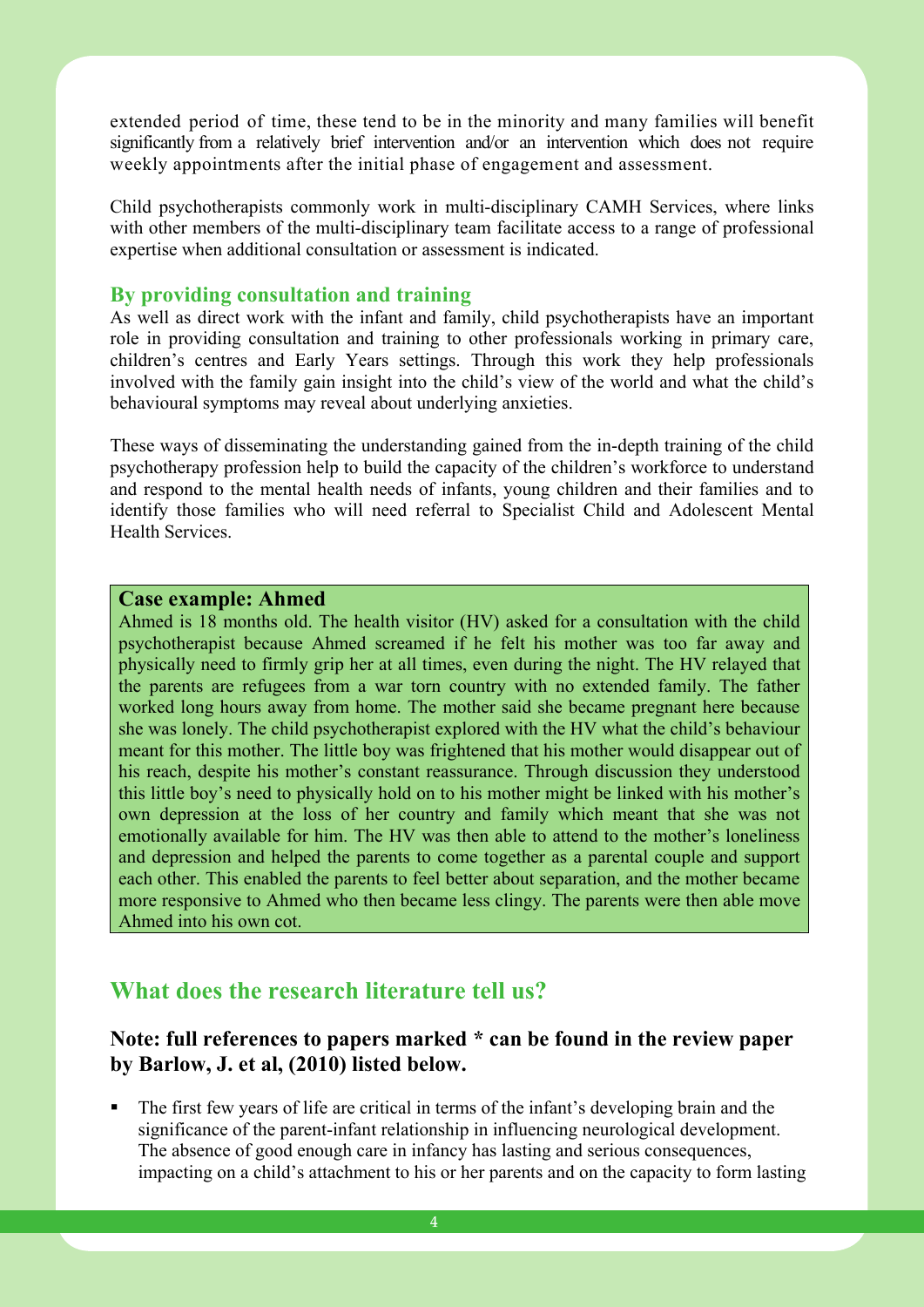and satisfying relationships in later life (\*Sroufe, L.A. et al 2005). Chronic neglect can lead to developmental delay and can compromise the ability to empathise, regulate emotions and behaviour, and manage intimacy and ordinary social interaction (\*Schore, A. 2004).

- Parental mental health problems have been shown to have an adverse effect on the parentinfant relationship with long lasting consequences for the child's cognitive and behavioural functioning, attachment and social development. (\*Murray, L & Cooper, P.J. 2003).
- Children under five years of age suffer the greatest degree of child maltreatment. A report on Serious Case Reviews of children who suffered death and serious injury found that 67 per cent of those who were the subject of reviews were under five, with almost half of all incidents reviewed concerning infants under one year. Serious physical assault was the main cause of harm. Brandon, M. et al (2010): DFE Research Report RR040 *'Building on the learning from Serious Case Reviews: a two year analysis of child protection database notifications 2007 -9'.*

### **The evidence base for therapeutic intervention**

- Barlow, J. et al, (2010) *Health-Led Interventions in the Early Years to enhance Infant and Maternal Mental health: A Review of Reviews'*. Child and Adolescent Mental Health, Vol 15, (4) 178 -185.)
- **Parent Infant Psychotherapy leads to improvement in infant mental and motor** functioning and a reduction in parents' concerns about their children. Baradon, T., Fonagy, P., Sadre, C., & Allison, L. (2002): 'The Parent Infant project (PIP) Outcome study'. Unpublished report. The Anna Freud Centre, London.
- Watch Wait and Wonder and Mother Infant Psychotherapy led to reduced levels of depression and increased parenting satisfaction as well as improvement in emotional regulation and cognitive development in infants. Cohen, N. et al (2002): *Six-month follow-up of two mother-infant psychotherapies: Convergence of therapeutic outcomes*. Infant Mental Health Journal, 23, (4)361-4380.
- Solihull approach based on parent infant psychotherapy showed a reduction in presenting difficulties and parental anxiety over an average of three sessions. Douglas, H., & Brennan, A. (2004). *Containment, reciprocity and behaviour management; preliminary evaluation of a brief early intervention (the Solihull Approach) for families with infants and young children*: International Journal of Infant Observation, 7, 1, 89-107.
- Kennedy, E & Midgley, N. Eds. (2007) '*Process and Outcome Research in Child*, *Adolescent and Parent-Infant Psychotherapy; a Thematic Review'*, NHS London. Section 3 summarises some of the main psychodynamic approaches to clinical work with parents and infants, and reviews measures used in research and evaluation in this field.